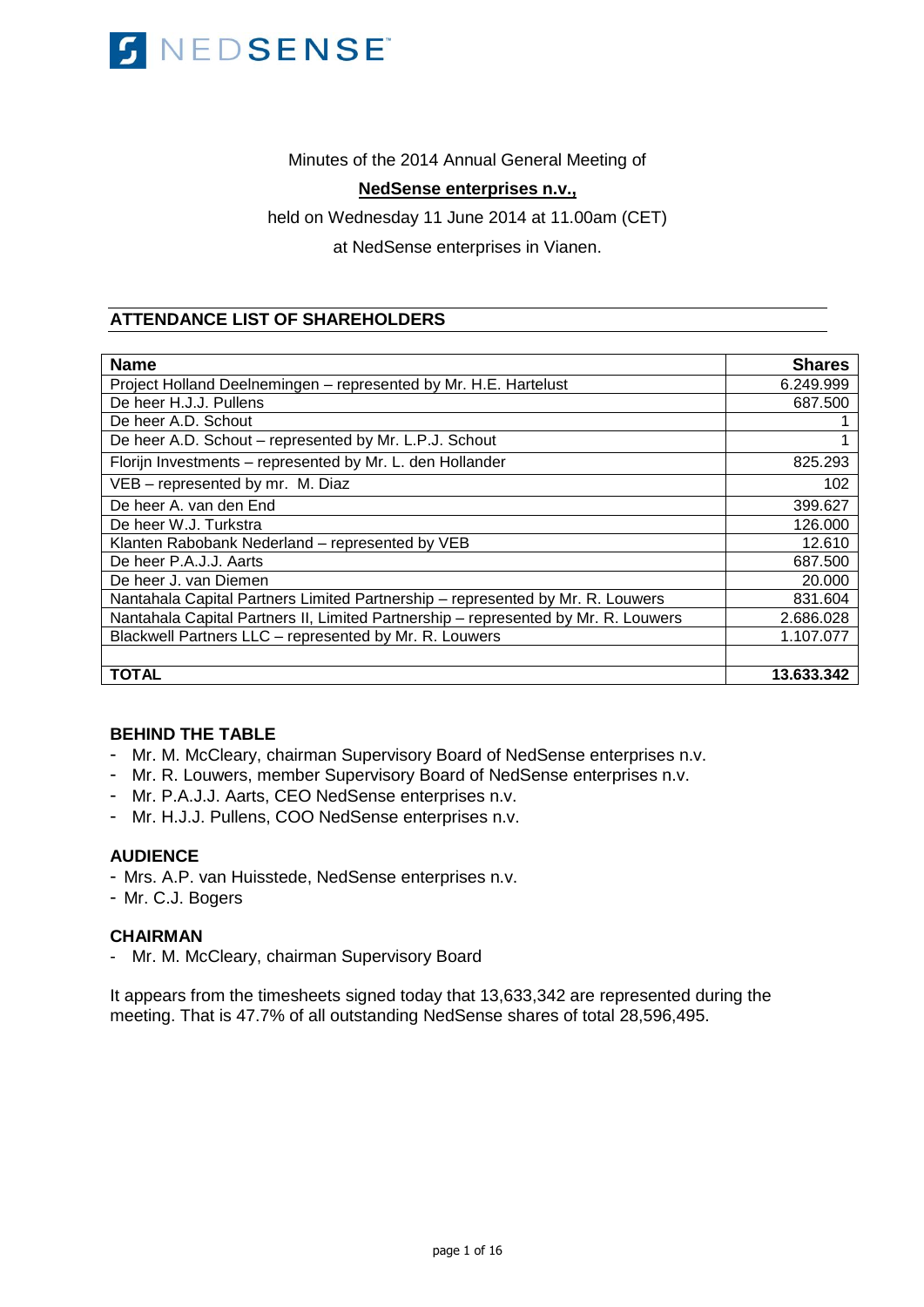

# **The agenda is as follows**

- 1. Opening
- 2. Announcements Supervisory Board
- 3. Report of the Board of Directors over the Financial year 2013.<br>4. Einancial statements 2013 NedSense
- 4. Financial statements 2013 NedSense
	- a. Discussion of the annual report
	- b. Discussion and adoption of the Financial statements at December 31, 2013 *(for approval)*
	- c. Notes to the reserves and dividend policy
	- d. Allocation of profits (*for approval*)
	- e. Granting discharge to the members of the Board of Directors for their implemented policy (*for decision*)
	- f. Granting discharge to the members of the Supervisory Board for their supervision (*for decision*)
- 5. Proposal to appoint the auditor *(for decision)*
- 6. Any other business
- 7. Closure

# **1. Opening**

# The Chairman

Welcome to the Annual Shareholders Meeting for NedSense. My name is Macky McCleary. I am the Chairman of the Supervisory Board. I want to thank you all for joining us here today. We value the input of our shareholders. And this meeting is an important opportunity for us to gather that input. We meet today in compliance with all requirements in Dutch law, including meeting notification and public information access, but not limited to those things. I want to quickly set a few ground rules for today's meeting before we get started. Number one, as discussed last year, today's meeting, perhaps obviously, will be conducted in English. So if possible, please state your questions in English. If not, we understand. When you are speaking, please state your name and the organization you represent for the record. And lastly, we have received a few letters and several communications over the course of the year with specific questions. We believe that the presentation today will address those questions sufficiently. So please hold your questions or re-asking those questions until the end of the presentation if possible. Lastly, if everyone could just take a look at their cell phone and silence it or turn it off. Thank you again for your consideration. Today there are thirteen million six hundred and thirty-three thousand three hundred and forty-two (13,633,342) shares represented here or forty-seven point six seven percent (47.67%) of all shares.

# **2. Report of the Supervisory Board**

From the Supervisory Board's perspective the year 2013 has been dominated by the dual challenges of laying down the strategic foundations for the rapid expansion of the LOFT-product in the United States and global markets as well as beginning the process of reinvigorating the NedGraphics division. These activities have been accompanied by continuous monitoring of financial performance and cash flows, personnel discussions and further development of broader sets of strategic options for the NedSense group. It has been a challenging year in some respects. It has been an exciting, an invigorating one in many others. We believe that there is significant opportunity for NedSense and all of its stakeholders on the horizon. We are excited to share that opportunity with you the shareholders here today. At this time I will hand the presentation over to the Executive Board to go over the report of the Board of Directors and a discussion of the financial statements.

# **3. Report of the Executive Board for the year 2013**

# Mr. Aarts

I prefer to stand while presenting the report of the Board of Directors. It is the first time in English. I have one slide on the report of the Board of Directors with the highlights already mentioned in the press release sent on April 24<sup>th</sup>, when we published our Financial Statements and Annual Report. First of all, we are very happy with Nantahala Capital Management who brought in new investors. We mentioned David Sonnenberg being an important investor in that particular group.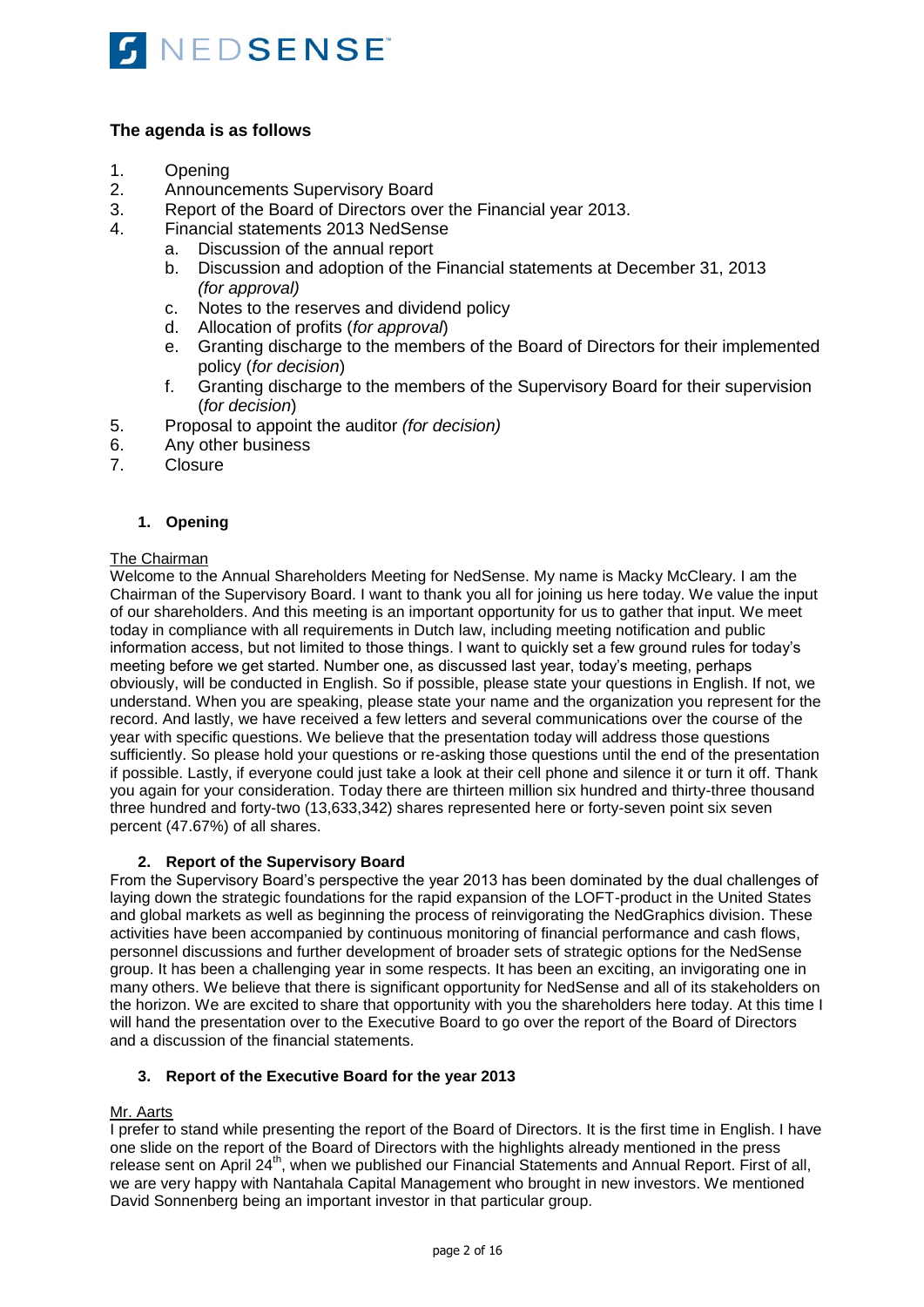

According to the subscription agreement, more than seven point five million (7,500,000) ordinary shares were issued by that time and decided on at the shareholders meeting on June 11<sup>th</sup> last year. It was a challenging year as already mentioned by Macky, mainly due to the fact that we had a very slow finish with NedGraphics resulting in a decrease of operating profit of point two million Euros (€ 200,000). I have got a few questions actually from you and I think most of them were focused on the fact that after our H1 report we mentioned an increase in revenue. We had a very strong start actually last year, 2013, and we are very disappointed with the final sprint in December of our NedGraphics division. Sales in December of NedGraphics was impacted by political issues in Turkey and what we have called the economic slowdown in the US, maybe you have read that in the newspapers, mainly due actually to the winter in the US, an unexpected slowdown of the economy in the US. And on top of that, sales was impacted due to a euro/dollar exchange rate that was not as good as expected and not as good as 2012. On the contrary the LOFT's growth margin showed a growth of seventy percent (70%), especially due to a very strong finish actually in December. So what you have seen in the press is that we signed three bigger deals in December: DFS, the biggest furniture retailer in the UK, Havertys, a top ten furniture retailer in the US and Kravet, a furniture manufacturer also from the US. All three were signed in December and communicated in January and February this year and that due to the fact that these customers only want to communicate when we are close to going live with the LOFT technology. There are more positive developments in the LOFT division to mention. There is the engagement with Crate and Barrel, and maybe you remember the demo of last year of the Crate and Barrel app that was just launched actually just before the shareholders meeting. That sparked the interest of the market. So besides the fact that we had already proven the unique value of LOFT versus the competition since the Crate and Barrel rollout, the technology has now proven their value in the markets. Crate and Barrel themselves have communicated a three folded e-commerce basket size increase while using LOFT in their customer engagements. We launched LOFT4Brands. LOFT4Brands is a shared platform. It is what we like to call in the Netherlands a SAAS-model, where we can offer LOFT as a service to particular furniture manufacturers. It is a subscription model. Customers only pay a monthly fee and they can integrate the LOFT technology in their website. We also deployed the LOFT technology in the real estate market. We communicated the engagement with Equity Residential, one of the bigger apartment owners in the US. They are currently rolling out our technology in a few apartment buildings on the West coast. And we think, we truly believe, that the market offers promising opportunities going forward and we are especially satisfied with the fact that we can apply the LOFT Core Technology with a number of enhancements in our new engagements. Not so much a highlight, but good to mention here, is the discontinuation of Dynamics Perspective. Important is that we were not able to sustain profitability and service levels, meaning that we had to decide to discontinue this activity, formally per June 30<sup>th</sup> which was published in the press last year. Last but not least, we moved with our team in New York to a new office at 37<sup>th</sup> Street, very close to Bryant Park and more importantly the fashion district in New York. And again, we were able to reduce the costs for the lease by almost forty percent (40%). That is with respect to the highlights of 2013, Mr. Chairman.

#### The Chairman

Thank you, Pieter. Are there any questions? Please come to the microphone if you have a question.

# Mr. Diaz

My name is Martin Diaz. I will try to speak in English. I hope you can understand me. When I look at the results, I am a bit disappointed. Every time some new customers are being presented and it seems the revenues will go up. When the figures come out, I must say it is always a bit disappointing. I think the problem is when you look at the operational cash flows, they are not enough to pay for the investment cash flows and the goal of NedSense is to increase the revenues with a growth strategy. And when I look at the revenues over 2013, the revenues decreased and I was wondering why the revenues of NedGraphics decreased. The revenues of LOFT need to increase to pay for the investments. Can you tell me how the growth can be realized and what is holding back the growth so far? Another question is: Nantahala has been presented as a strategic partner. They would bring new customers in the US. Has that been realized or is that coming in the near future? Maybe you can answer those questions.

#### Mr. Aarts

If you don't mind, I would like to answer the financial question after the presentation of the Financial Statements. Is that okay for you?

Mr. Diaz Okay.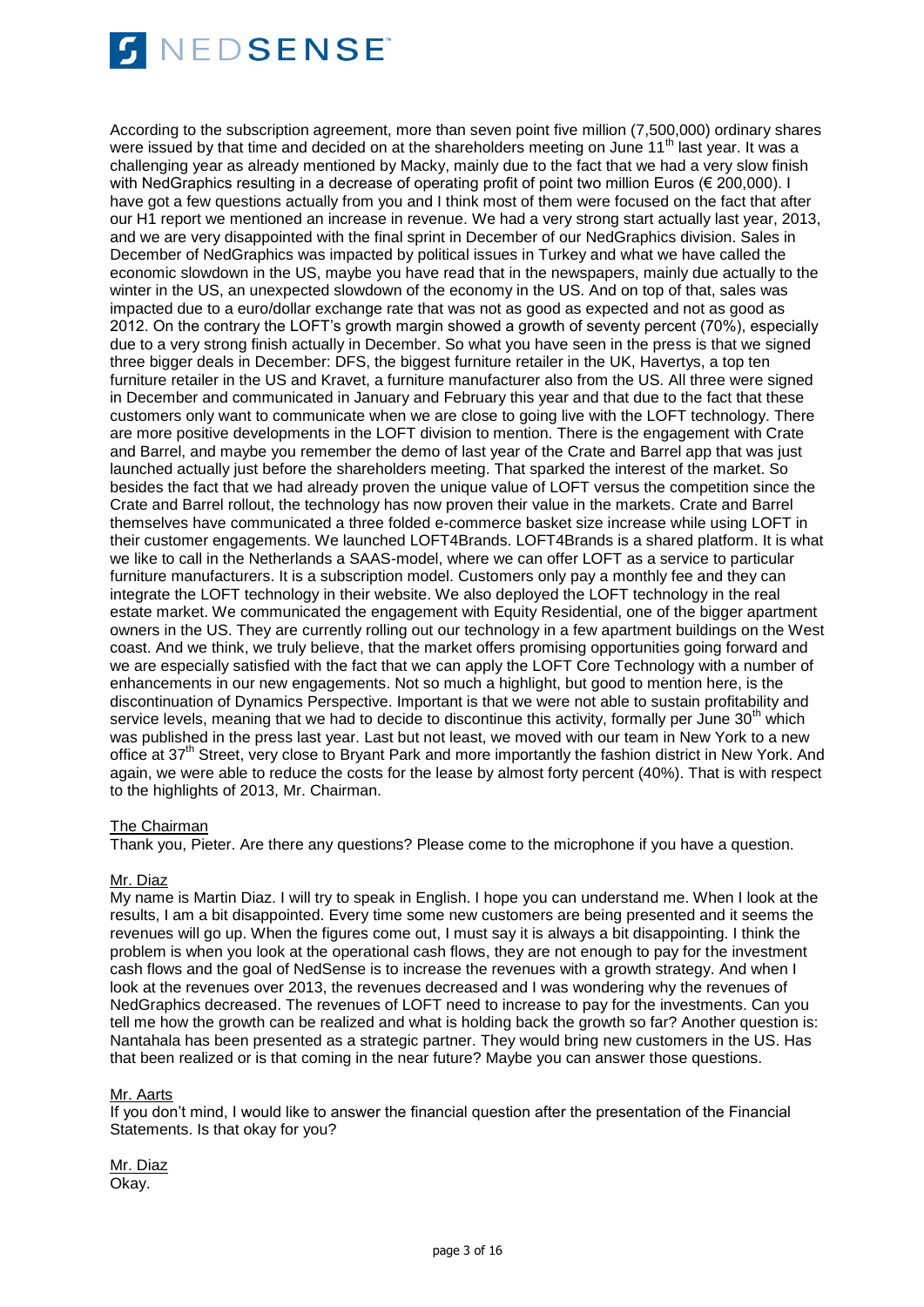

### Mr. Aarts

That is because part of the presentation is a presentation of the segment results, so the several divisions, and that will probably answer your question. You second question is about Nantahala. Yes, they are a strategic partner. Yes, they are very helpful with introductions in the US market. The focus for LOFT in sales and go-to-market lays within the US. And again they are very helpful, meaning that looking at the commercial successes in 2013, we have already benefitted from the strategic value of Nantahala as we do today.

### Mr. Diaz

When we look into the future, will the increase of revenues be enough to pay for the investments?

### Mr. Aarts

Yes. That is a short answer. That is a very short answer, but in our growth model predictions, growth of LOFT should cover the investments. Yes.

### Mr. Diaz

When I look at the press statement, there is being said that there might be a need of additional financing. Can you put that in perspective?

#### Mr. Aarts

When we look at the budget that we are applying for this year and the forecasts for this year, yes cash flows will be tight and we are looking at alternatives, as we were looking at alternatives last year. You know, as mentioned by the Chairman, we are still exploring strategic options, which might result in new transactions, perhaps a new issuance of shares, but I think what is important to confirm is that we are exploring all options that are on the table.

# Mr. Diaz

When I look at the press release, only financing was stated. And two years ago, when we talked about the strategic reorientation, all options were kept open, also the not stand alone option or other options for cooperation. Are all options still open?

#### The Chairman

Yes. The short answer is yes. We are considering all strategic options, not just financing.

#### Mr. Diaz

Are some options concrete?

### The Chairman

I think that is about all we can say now on this. When we proceed into the Financial Statement discussion, we can talk a little bit more about this when we talk through all other business if you still have questions when we have answered them. I think there is only so much information we can provide on things that have not yet occurred. That is all I can say.

#### Mr. Diaz

Then I have got one more question about the public listing. We have discussed that before. But what is the value of public listing when all placements are private? I believe in the past it has been said that the cost of public listing is about one hundred thousand Euros ( $\epsilon$  100,000) a year. What do you think of the public listing now?

#### The Chairman

I can say again that all strategic options, including the consideration of that issue are on the table right now.

## Mr. Diaz

Okay. I will keep my Financial Statement questions for later. Thank you.

#### The Chairman

Okay, thank you. Is this about the Financial Statements? Okay, go ahead.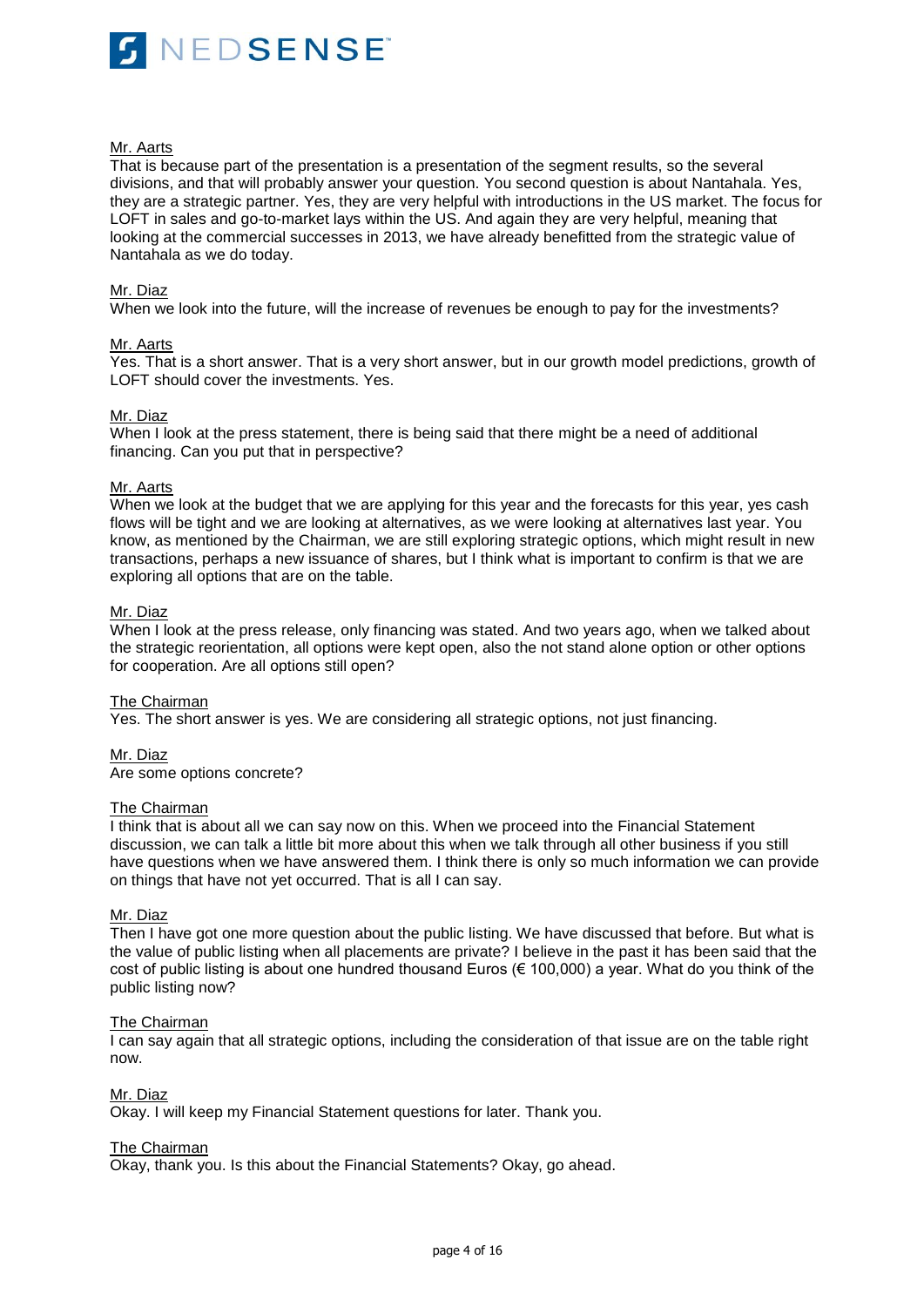

# Mr. Bogerd

My name is Carlo Bogerd. I did not deposit my shares. Do you allow me to ask some questions?

The Chairman Sure.

# Mr. Bogerd

Is it possible that you maybe give some outline of let's say the longer term future? How large is the market? Where are the markets? I think it is very important for us to have a view with respect to the future and not only this year, because you are investing in a new product, in new markets and that we have an idea how large it is and where those markets are. I don't know whether this is the moment or maybe at the end of the meeting but I really would appreciate if you could tell us who the competition is, what is your market share. Is it possible that you give such an explanation?

# The Chairman

I don't think that is on the agenda for today, but it is definitely something for us to consider in terms or our ongoing shareholders communication throughout the year as we expand in the US market and the other markets. Communicating our understanding of market analysis is definitely something we would be willing to consider doing. It is not on our agenda today. It is definitely part of our strategic review of options and so I do feel comfortable saying that we will.

### Mr. Bogerd

But if possible at the end of the meeting, if you have some room to go a little bit into it, I think everybody would highly appreciate it.

The Chairman That is understood.

Mr. Bogerd Thank you.

The Chairman Thank you. Go ahead.

#### Mr. Schout

I think it was a justified question as just today is the only day in the year that we as shareholders have the opportunity to receive information. It is hard to obtain information from NedSense/NedGraphics. So I would advise to inform us with respect to these questions. I think they are really justified. They are the same questions that I have amongst other.

#### The Chairman

So again, from the Supervisory Board point of view I can say that increasing our level of communication is definitely one of our important goals for the next year. And your statement and request is heard and understood.

### Mr. Schout

Of course, we investors are interested in results and we are waiting so very long already for real positive results. We have seen results but they were of course negative in the course of time. There is not much left over of the share price of fourteen years ago. It looks rather disastrous. And when I take notice of the key figures, I just have a comparison of two years. Another question: is it possible in the future to give us key figures over time, preferably over ten years.

#### The Chairman

The request is to potentially provide information over past performance in the Annual Report. That is a fair request and is definitely something we can consider doing.

# Mr. Schout

For statistic reasons it is important to have insight in key figures over a long term.

# The Chairman

That is understood. Thank you.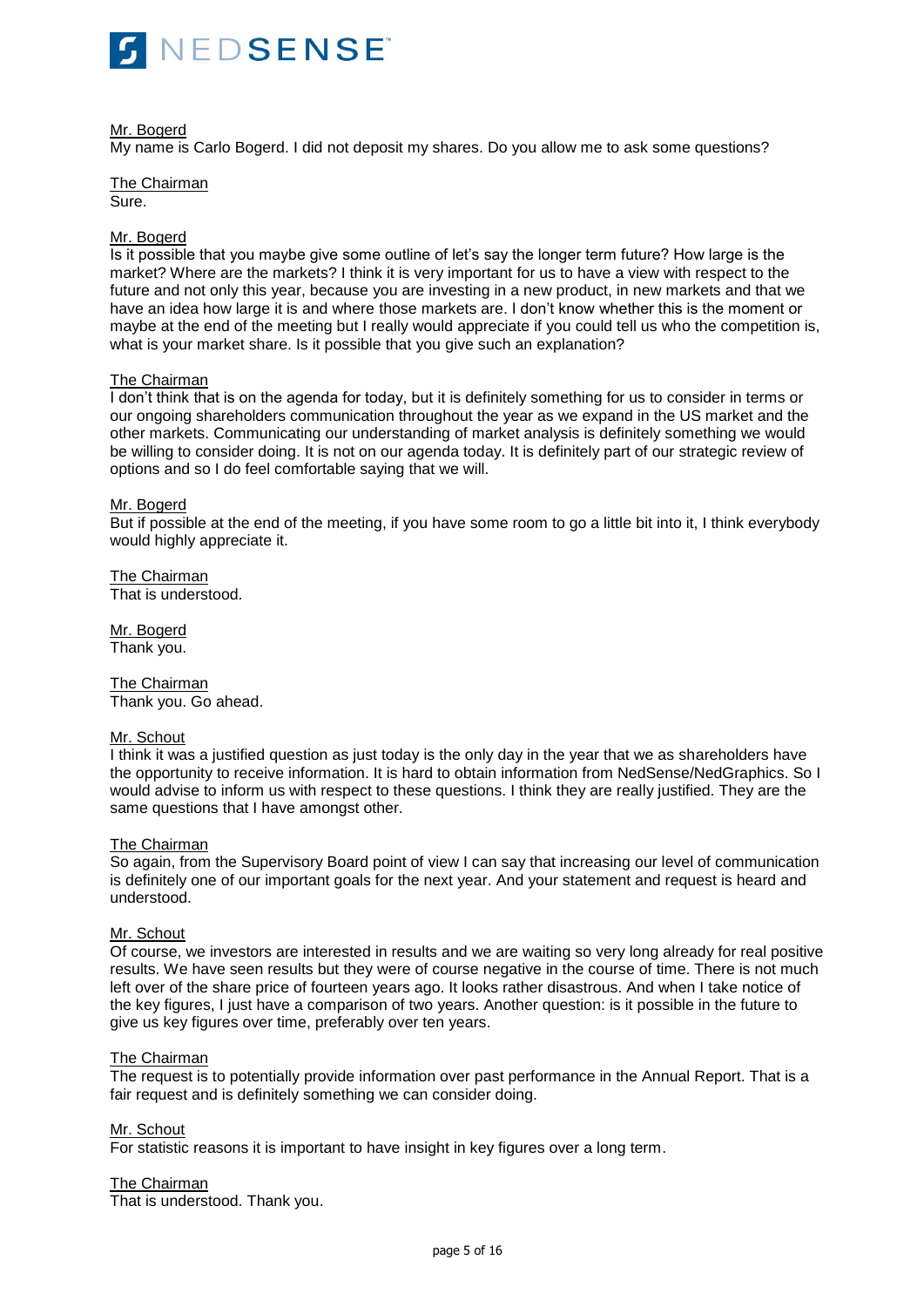

## Mr. Schout

And also in that respect I would be pleased to see the highest and lowest share price.

### Mr. Aarts

You are aware, Mr. Schout, that in 2008 the shareholders meeting has decided to sell off many of the activities of Bluefox? I do agree that a longer term view would make sense, but a comparison with a situation of ten years ago doesn't make any sense for NedSense.

### Mr. Schout

It is a little bit difficult of course. In what year was the merger of Bluefox and NedGraphics? I cannot recall it exactly.

### Mr. Aarts

I think we have to go back to 2001.

### Mr. Schout

I thought it was then. Yes, it is not so easy, but I would like you to try as far as possible. Other companies have been coping with the same problems of course. I understand these problems. But could you try to give us an insight over ten years so that we can see what was going on in the course of time with respect to the real results, because we are interested in results. Can I ask another question with respect dividend payment in which we the shareholders are interested?

### The Chairman

We have another opportunity to talk financial statements.

### Mr. Schout

I can understand that. Thank you.

### The Chairman

So let us move on to the discussion of the financial statements.

# **4. Financial Statements 2013 NedSense**

# Mr. Aarts

Before I show you the overall profit and loss statement, I would like to run you through the segment reporting, because that actually shows the reason why we, or actually where we are behind in revenue. Basically we are looking at a difference of six hundred and fifty thousand Euros (€ 650,000) in software sales for NedGraphics. As just mentioned, the difference was unfortunately made in the last quarter and especially in December, normally our strongest month in the year, but not for 2013. Let me emphasize a few more important developments in 2013. So the final sprint was disappointing. I already mentioned our two strongest markets, Turkey and the US, being in distress in December, but it was also a lack of bigger deals. Normally we are dealing with bigger deals like we had in the past with Target and Perry Ellis. They were just not there in 2013. Again, up until the third quarter last year, we were on track with our expectations. Only the fourth quarter was disappointing. Maybe important for you is that our start in 2014 is as good as the results in 2013. Looking at maintenance for NedGraphics, there is a slight decrease of 2013 versus 2012, mainly due to the fact that we lost a few customers in especially southern Europe, so Italy and Portugal. Today we can say that these markets are recovering from a crisis over the last, I would say, four years. The growth in the US was small. So we were not able actually to compensate the loss in maintenance in EMEA. It was small due to the exchange rate again, but also due to the fact that a number of bigger retailers in the US, in our custom community, are facing challenges, like Target and Sears. So they have reduced the number of licenses by almost fifty percent (50%), meaning that they are still using our software, but with fewer users. Opex of the operating expenses are still showing a decline for NedGraphics. I think that's a continuous development in the NedGraphics organization and again for 2014 we are expecting a decrease of costs in the NedGraphics division. The division reports also showed the growth in the LOFT division. I already mentioned growth in software sales. We have started to recognize revenues for maintenance. This is particularly Crate and Barrel, the engagement of 2012. This year we will add the latest successes of Kravet, DFS and Havertys in our maintenance billing as well. Let us look at the other revenues. We have discussed other revenues last year for LOFT, in particular 3D modeling. You know the 3D product models that we show in the LOFT solutions. It is a little bit behind, just due to the fact that the orders came in pretty late.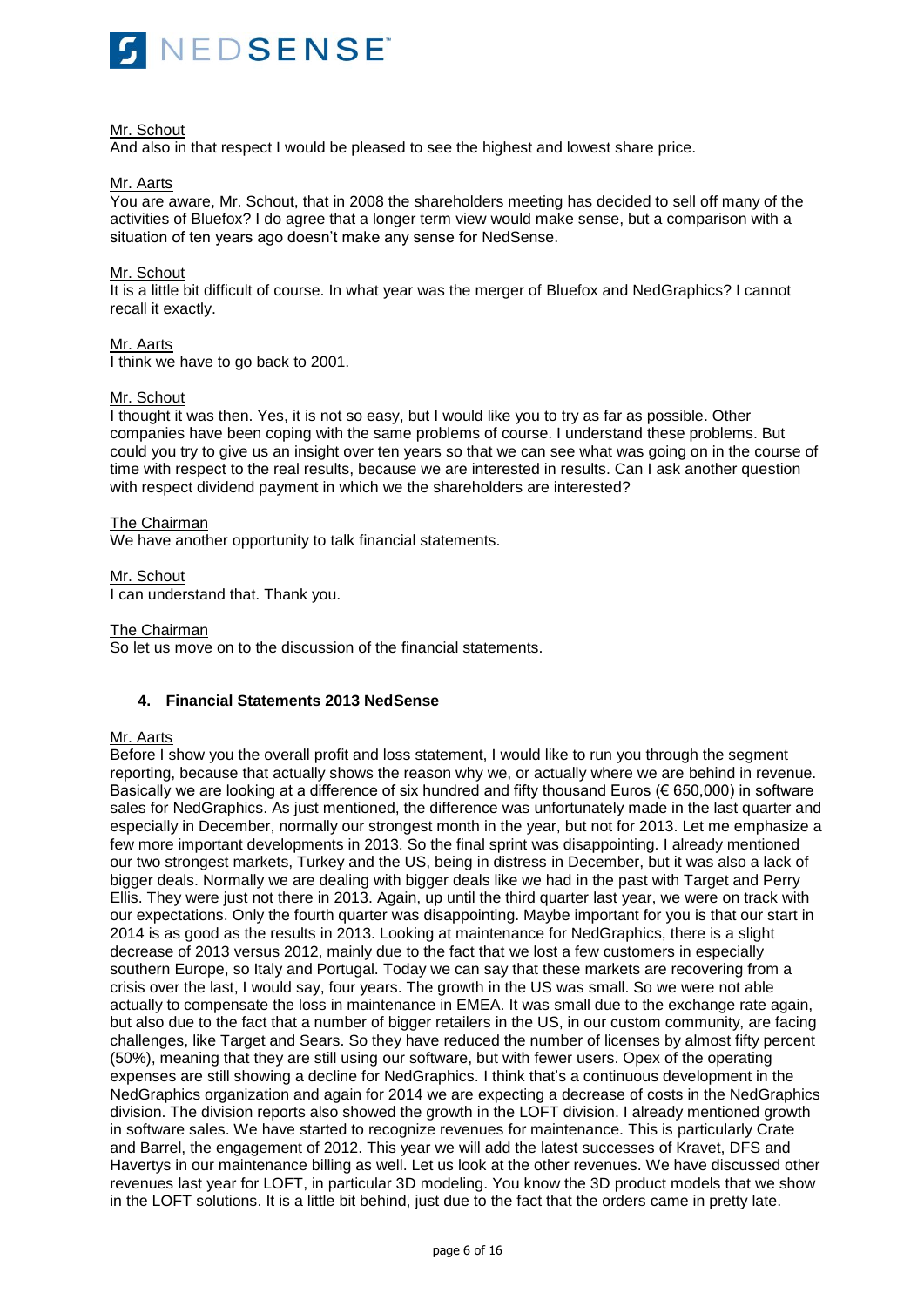

We would have actually expected to sign at least one of the bigger deals already in September and with that to accelerate the 3D modeling revenues, meaning that given the three new engagements, the backlog for 3D modeling is pretty good for 2014. Last but not least, there is the reduction of operating expenses in the holding, presented here as other, mainly due to a decrease of the compensation of the Management Board. The overall profit and loss is presented first as a restated P&L of 2012, restated to reflect the discontinuation of Dynamics Perspective. So Mr. Schout, if we do a comparison with the past, we should definitely restate P&L's in order to have a fair comparison. Today's situation is that we own NedGraphics, as we did ten years ago, and we have started a new division, being LOFT, five years ago.

There was a decrease of growth margin, again mainly due to the sales in NedGraphics. The profit and loss also shows a decrease of personal related costs. That has a pretty simple explanation: we are working with less people in the NedSense organization. Other operating costs have decreased mainly due to decreased financial and legal fees and I think very important to mention here is the capitalized production. So for the first time actually in four years we are facing a decrease of capitalized production, meaning that we have stabilized the investments in LOFT and we do not expect to grow the capitalized production in this year versus last year. So we really have stabilized the investments for LOFT. Maybe it is good to mention that the net finance costs have increased, mainly due to an increase of the innovation credit and you are aware that we are paying six point five percent (6.5%) of interest over this innovation credit. Let me highlight a few items in the balance sheet, although I don't think that there are really extraordinary issues to mention. Maybe worthwhile mentioning, and often a question during this meeting, is the fair amount of trade and other receivables outstanding. Last year, 2013, we were late with our new Product release for Fashion and Print. It was delivered in September where we normally release a new version already in July, meaning that we were late with invoicing for maintenance for the fashion and print product suite, resulting in a higher amount for outstanding debtors per December 31<sup>st</sup>.

I already mentioned the increase in equity due to the issuance of new shares to the Nantahala group. And maybe it is good to mention the increase in liabilities, again due to the innovation credit that was granted. If you want I can elaborate on the valuation of the innovation credit and the bonds. But let's skip that for now. Last but least we have the cash flow statement. Cash flow from operating activities was two hundred and forty-five thousand euro (€ 250,000), a decrease again mainly due to the higher trade receivables and less collections due to the late invoicing and obviously also due to the fact that we signed the deals for LOFT in December. So these were invoiced in December but not yet collected. Cash flow from financing activities was two million five hundred thousand Euros ( $\epsilon$  2,500,000), basically built on the two million one hundred and fifty thousand Euros ( $\in$  2,150,000) as a net result of the issuance of new shares. So be aware that the costs for that transaction were subtracted from the net financing and the three hundred and fifty six thousand Euros (€ 356,000) proceeds from the government grant. So there was an increase of the innovation credit. Today we only have one hundred and fifty thousand Euros (€ 150,000) outstanding of the initial granted innovation credit and our expectation is that it will be granted over the summer period. Again, if you want me to elaborate on the valuation of innovation credit and the bonds given the IFRS rules and legislation, I will be happy to do it for you. If not, I will skip it this year as we have already mentioned that last year.

### The Chairman

Are there any questions?

#### Mr. Diaz

My name is Martin Diaz. I am a representative of the VEB. My first question concerns the investments. You talked about Crate and Barrel last year and in getting that customer you had to make a lot of investments. And we talked about the scalability of the revenues. Is it possible to increase the revenues without an increase of the investments?

#### The Chairman

Do you mean from Crate and Barrel specifically?

# Mr. Diaz

No, I mean in general. Do we need to make a lot of investments when we get new customers?

# Mr. Aarts

The answer is no. So we are selling a solution off the shelf. However, when we are signing a big customer like Crate and Barrel, we most often agree or commit to new developments, but related to the off the shelf product that is only a minor investment. So we are only selling standard solutions.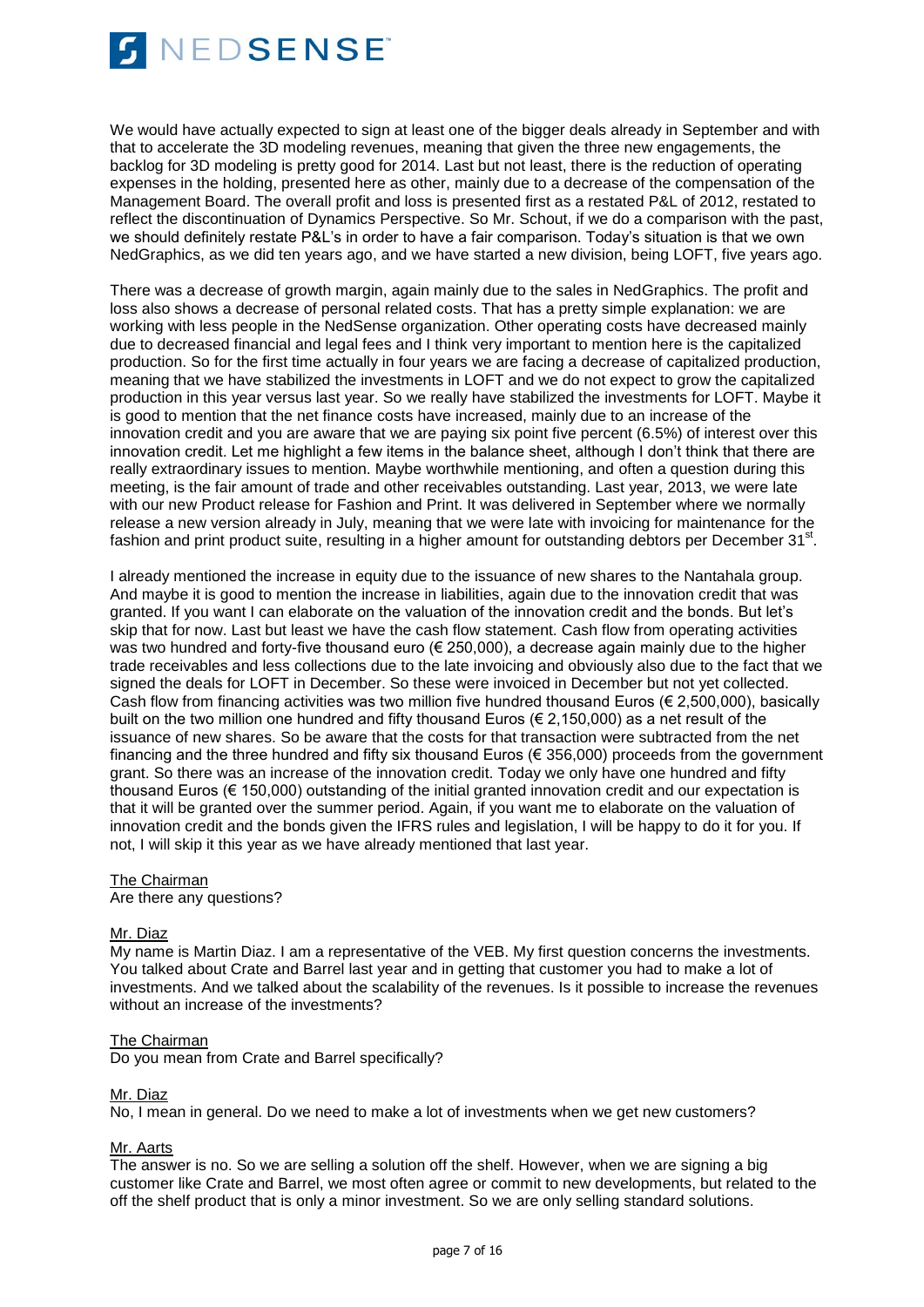

Mr. Diaz

Last year we talked about the SAAS/LOFT concept and we have been told we needed fifteen customers to make it profitable.

Mr. Aarts Yes, that is correct.

Mr. Diaz Is it profitable now?

### Mr. Aarts

No, it isn't. And I want to give you a more detailed answer to that question because that was actually a slide that we skipped. So on this slide are actually new engagements for LOFT in general. Thonet, Pode, Bert Plantagie as well as MARCJANSSEN are new customers for LOFT4Brands. So we are not at a level of fifteen yet. Today's number of customers is six or seven. So let's say we are halfway.

### Mr. Pullens

Maybe I can elaborate a bit more on your first question. There were three large deals signed last year: DFS, Havertys and Kravet. Two of them are standard implementation and one of the implementations, that is the one actually at Havertys, needs a bit more customization because they wanted it to be integrated in CRM-systems and things like that. So in terms of additional developments and additional investments in the product, that is limited in this case to thirty percent (30%) of the major deals only. So that is a good progress.

### Mr. Diaz

Normally at this point of the agenda, I have some questions for the accountant. I didn't see him. Why isn't he here?

Mr. Aarts He was invited for the meeting.

Mr. Diaz Why didn't he come?

The Chairman That's a very good question.

Mr. Diaz He is absent without reason?

The Chairman Yes.

Mr. Diaz That is very strange.

The Chairman Yes.

Mr. Aarts Yes

# Mr. Diaz

I was looking at the valuation of the third tax asset. It isn't put on the balance sheet, because it is not sure that the expectation is that we are going to make profit. How does that match with the valuation of the immaterial assets?

Mr. Aarts

Yes, it is not part of our policy actually to value the tax losses carried forward.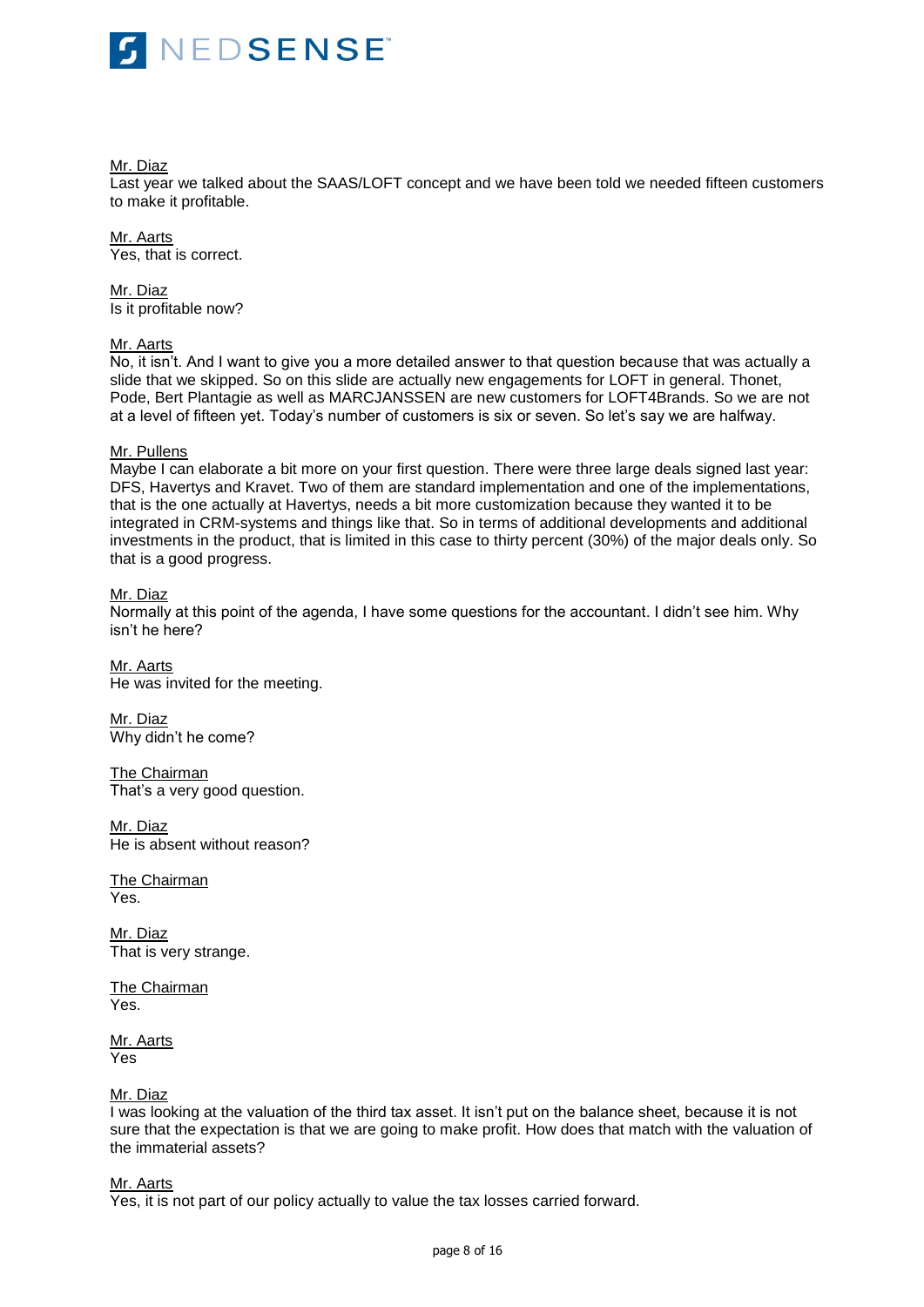

### Mr. Diaz

Some have been valued, but not all. Most of it has not been valued.

# Mr. Aarts

None of them have been valued. None of them have.

### Mr. Diaz

But why is that? Do you say we don't expect to make profit?

### Mr. Aarts

No, it is just the policy. So we have never done that. That might be something to consider once we start making profits, especially in the LOFT area. For now, we just stick to the policy not to value these tax losses carried forward.

Mr. Diaz Thank you.

### Mr. Turkstra

My name is Jelle Turkstra. I have some questions. Thank you for the presentation. Most have been answered. I only have one small question regarding LOFT Real Estate. If I understood correctly, then it could be quite a large market with little investment and quite quickly scalable. Especially when you are in a cash flow situation like NedSense, I could imagine that you put quite some attention on that. Have concrete actions been taken to realize quick revenue growth in that specific market?

# Mr. Aarts

The answer is yes. So I do agree that this is potentially a big market for LOFT, especially as we can apply the LOFT core engine without many enhancements. It was important for us to reach out to one of the bigger apartment owners in the US. So we are very happy that we were able to sign Equity Residential. What is important, is that since we have signed Equity Residential we have entered into affiliate agreements with a number of furniture retailers, again as communicated in November last year. So potentially this is a very profitable and attractive market for LOFT. For us it is now important to go live with Equity Residential and to really experience the benefits of the new business model. Next to that, it is important to grow our database of 3D models, because we can only become successful in that area when we have a good database with a good representation of interior items required for a full interior design.

# Mr. Turkstra

Thank you. I have one more question. The revenue, the business model behind it, is not a license. Is it more a commission from retailers?

#### Mr. Aarts

It is both ways. The real estate companies pay a yearly subscription in order to integrate the technology in their website or in their mobile interaction with their customers. And yes, absolutely, we have implemented an affiliate model meaning that we are being paid for the lead generation. So if an item is selected, Crate and Barrel is our best example today, they pay us an affiliate fee for the presentation or let's say portraying new products in the customer experience.

Mr. Turkstra Thank you.

# Mr. Den Hollander

Good morning, my name is Leen den Hollander, Florijn Investment. Could you elaborate a bit more on the strategy of 2013, not forward looking, but just what kind of points that you took in consideration seeing that the cash flow is dropping. You need to shift to LOFT. What is the outlook for NedSense on the sales and the margin? Secondly, could you say something about sales marketing expenses versus revenues? I would expect to see them increase, but they seem more or less stable which doesn't fit to a growth strategy. Could you elaborate on that? Thank you.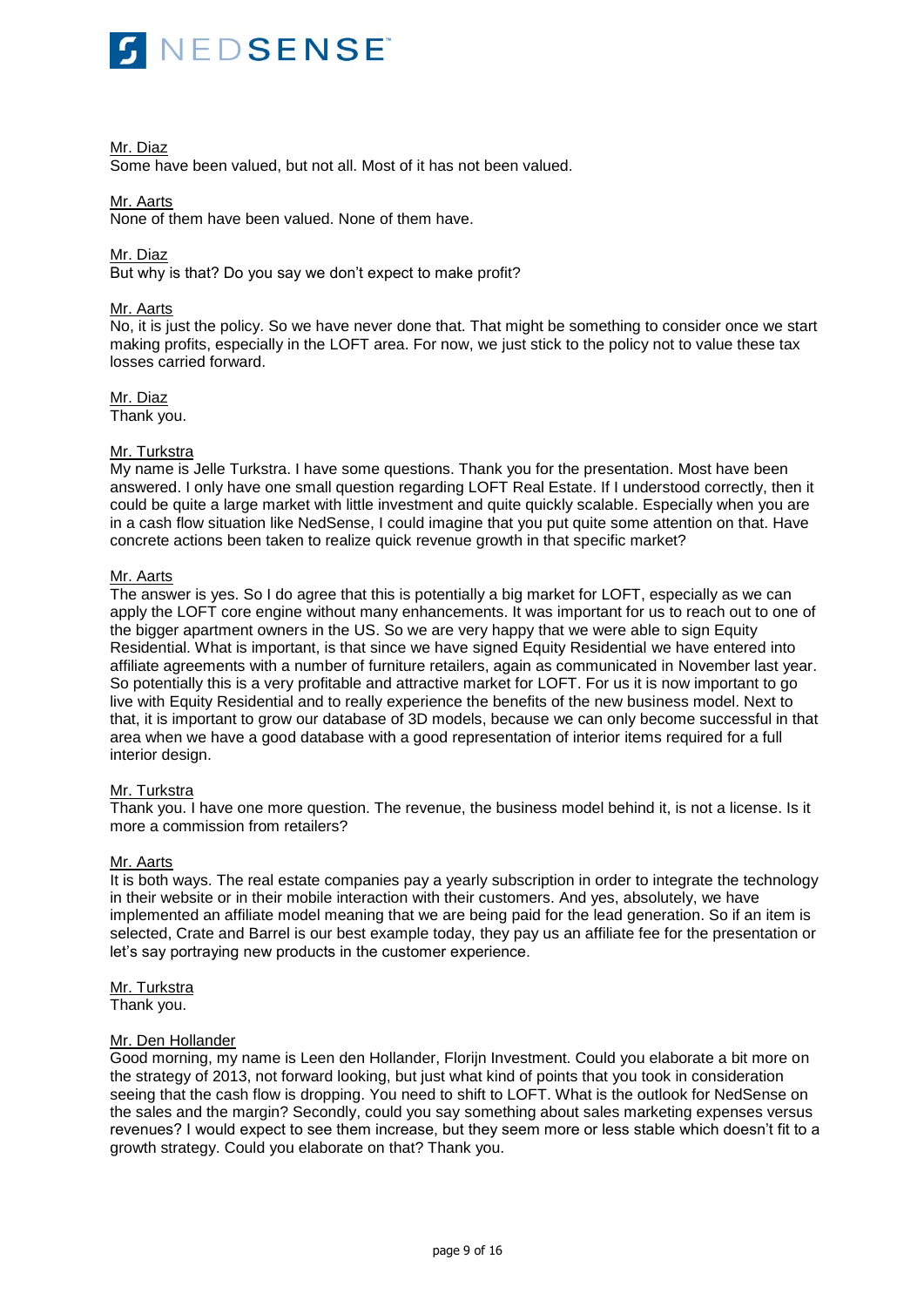

### Mr. Aarts

First of all, I would like to emphasize that of course we have a focus on LOFT. We think that 2013 was an incident for NedGraphics. So that was a onetime event. We think that we will be able to resolve that issue this year. Important to mention here is that we have appointed a management team for NedGraphics. We as a team here find it very important for us to focus on the LOFT business. So we have installed this new management in February 2013.

So 2013 was really the first year of this new management team. They are in better shape this year than they were last year. Secondly, looking at the focus areas for LOFT, I would say we had a very important objective to win the bigger deals. For us, next to profitability, adoption of the technology is really key. And in order to improve adoption we have to win the bigger deals. That's why we are satisfied in this area that we were able to convert the bigger opportunities that were out there in the market. So both DFS and Havertys are being considered as the biggest deals that were in the market last year. And that is still a focus area. We have identified the most important opportunities for this year, again with a focus on Western Europe and the US and we have to win the bigger opportunities that are in the market. So we are fully focused in terms of winning these deals and fully focused means that it has the full attention of management, Jan-Hein and me, to win these deals. Next to that, we have a focus on real estate. Real estate has become more important since we are growing our database. Since we are implementing Havertys and DFS, and we have already implemented Crate and Barrel, we are growing our database, or let's say the rights to use the content of the bigger retailers. We have secured the rights to use the content and we are showing the content in our LOFT database to real estate companies. It has our full attention to grow that market. Again, it is important to go live with Equity Residential and to show the benefits of 3D experience in real estate. The focus again is on the US. We have discussed the commercial focus in real estate given the size of the market. We are fully focused on the US. Of course, we have reached out to Funda in Holland, but again, given the size of the market, it's much more important for us to reach out to the real estate websites and the realtors in the United States. What's important in one of the focus areas obviously is the implementation of the new customers that we have signed last year. So going live with Havertys with again an improved experience versus Crate and Barrel because it is, between brackets, already a year ago that we went live with Crate and Barrel. You will notice that the experience in the Havertys website, as well as in their mobile experience will be completely new and much better again. So we are fully focused on the implementation of the deals that we have signed in December. The last one I would like to mention is LOFT4Brands. It is correct that we have started the developments last year. We think that model can become profitable for LOFT and will be an accelerator for LOFT in Real Estate. So we are growing our database of 3D content, signing up these furniture manufacturers for LOFT4Brands.

# Mr. Pullens

On top of that, in 2013, the strategy and actual focus point was to enhance the LOFT core technology into a real generic product to be deployed off the shelf to new customers. That resulted in Release 3 of the LOFT iPad generic app as well as the LOFT web application. So both products are in version 3 now, which are very, very generic and hence deployable to new customers like Kravet and DFS. And that took especially H1 in terms of developments. While delivering customers like Crate and Barrel, we enhanced our core product into a real generic version.

# The Chairman

Are there other questions?

# Mr. Bogerd

I understood that LOFT4Brands is basically invoiced on a monthly basis. I understand sometimes you also get revenue that is based on the number of leads that you are generating. Is that in fact for all the LOFT products like that or are there also onetime sales and then it's over? Can you elaborate a little bit to have an idea, because I think it is much more attractive if you have now turnover knowing for the future we keep on getting revenues based on the installed base? Can you inform us a little bit on that?

#### Mr. Aarts

Sure. So basically today we have three business models for LOFT. First of all it is a license model. We sell a LOFT license to the bigger furniture retailers. On top of that, we are developing their 3D content and we sign a maintenance contract with these customers. So that is business model number one. Secondly, we have LOFT4Brands, a subscription model for furniture manufacturers to remove actually the threshold to invest in a license. So they only pay a monthly subscription, meaning that they have to share actually the environment, the portal with other brands. So they don't have a dedicated environment, but a shared environment. Obviously for consumers this is a better experience, because they can really select different brands in their experience.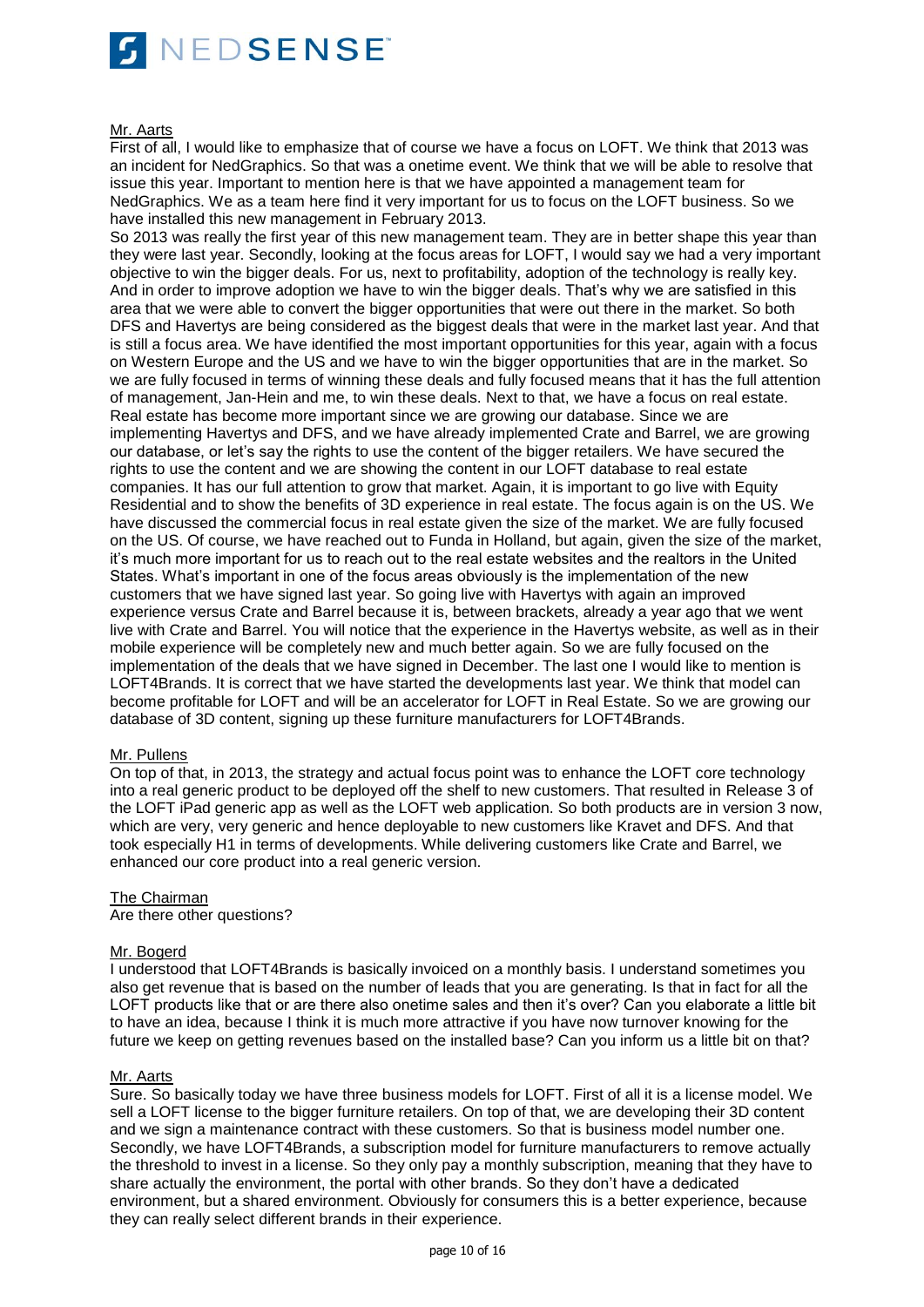

So that includes a monthly subscription plus, again 3D content development, which is obviously a onetime investment. It's a bit recurring, because all these brands every year develop products or they launch new products which need to be 3D-ised. And thirdly, just recently implemented is LOFT real estate which is based on an affiliate model and subscription for real estate companies. So these are three different business models. What is important for all of us is the fact that we make use of the same LOFT core engine.

Mr. Bogerd Thank you.

### Mr. Pullens

And on top of that, an affiliate model can grow into a revenue share model, were we get a percentage of the products that are actually being viewed and are bought through us with the retailers. There is also a revenue variable based on clicks. So every product that is being viewed can be monetized. There are advertisement revenue models we can add as well.. So the opportunities to scale this business model are big.

# Mr. Bogerd

Thank you.

### Mr. Schout

On the slide that you show us here, with respect to NedSense, I see several really interesting names in 2013, like Walmart for example or DFS. How far are these organizations in respect to the company? What can we say? Are these real clients or potential clients or partial clients? Is it one of both?

### Mr. Aarts

No, Mr. Schout, the names mentioned on this slide are customers, meaning that we have signed a contract with these customers and as you will see we have mentioned Walmart and Nike being new customers for NedGraphics, signed-up in 2013. Be aware that these are big names but only a few users. So as an example, we sold only four licenses to Nike, which is a good start and hopefully that number of licenses will grow over time. We are obviously very proud of signing up Nike as well as Walmart and the other big names.

#### Mr. Schout

But proud is not enough of course. Tomorrow for example Sopheon has a meeting in Amsterdam in the Rosarium where we met in the past. Sopheon shows names, but there is no turnover in connection with these names. They just mention names and maybe they did some business once upon a time long ago or something.

# Mr. Aarts

I do agree that the signing of new contracts should be converted in profitability. I think that as a shareholder you are mostly interested in profitability, but from a valuation point it does make sense that we are able to win bigger names like Nike and Walmart. So when I am expressing that I am proud it is the fact that this small company, NedSense with LOFT and NedGraphics, is able to win bigger deals like Walmart and Nike. We are competing against players from France and the US and we are still able to maintain our products and the level of technology in a way that we are winning these deals and winning market share. And I think that is important to state and worthwhile mentioning during this meeting.

#### Mr. Schout

Could you please give some figures with respect to some of these names, like for example Walmart. Is there a turnover from our view with respect to Walmart or is it just an outlook?

# Mr. Aarts

I am very sorry, but we are not allowed to disclose financial figures around these customer arrangements. Obviously we are always trying to do that with big names like Walmart and Nike, but there is no chance that we are able to disclose numbers for these engagements unfortunately.

# Mr. Schout

You will understand that you did not really fulfill my wish. I would like to see possibilities. Of course, if you tell us that these are not just potential clients but clients that give us a real opportunity of getting results with the business. Could you give some more information?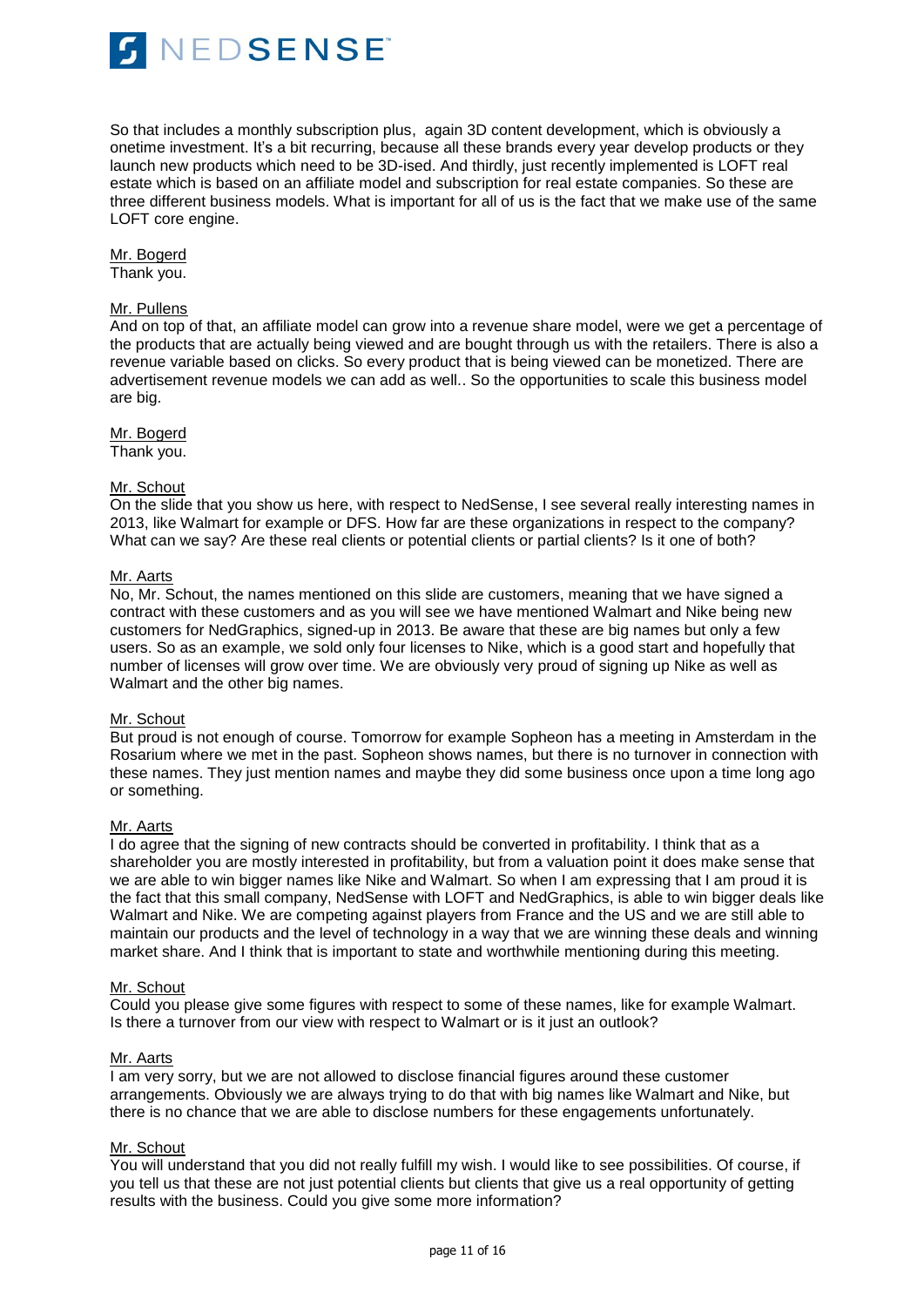

## Mr. Aarts

I cannot give you the financial backgrounds of the new customer contracts, and again, I am actually repeating myself, these are really new customers. We have signed up new agreements. They have already paid for the license fee. So we are not showing potential customers here, but really customers that we have added to our customer community.

#### Mr. Louwers

So, yes, they are paying customers. That is the answer to your question I think.

Mr. Schout

Yes. And are they paying enough? Let's hope so.

The Chairman

Are there other questions? Please, go ahead.

# Mr. Turkstra

My name is Jelle Turkstra. I have one more question. You have mentioned several times that the focus is on the US and the focus is on LOFT. But winning new customers somewhere in the US is one thing, but maintaining your present customer base for NedGraphics is another one. So how much focus is still on maintaining NedGraphics customers in other parts of the world than the US?

### Mr. Aarts

There are several ways to answer that question. I think for me what is most important, is that we have not reduced the investments in product development for NedGraphics. I think that is most important. So we have to keep the level of technology at an acceptable level. And again the proof is here that we are still able to win big names like Walmart and Nike. So we are still very well positioned in our competitive field. That is one. Secondly, like I expressed before, the reason why we have lost a number of customers is due to the economic crisis. So we have not lost any customer to competition. None of the customers has chosen a different solution other than NedGraphics. Obviously we are fighting to keep these customers on the maintenance, but once in a while you have to accept that the market is really in distress and you are losing customers due to the fact that they just went bankrupt or they have to reduce their staff and reduce the number of licenses that they are using.

#### Mr. Pullens

In retaining the NedGraphics customer base, it is crucial to develop new features in the product portfolio, both Carpet & Weave and Fashion & Print. One of the reasons, as mentioned by Pieter, that the deployment of the release of the 2013 version was late, was that we upgraded the full product portfolio to 64 bits which is quite a complex activity. So it was not just adding new features to the product portfolio but transferring it to be able to support 64 bits and that was a bit more elaborate than expected. Hence it took a bit more time.

#### Mr. Turkstra

I have one more question about the sales and marketing efforts put in at NedGraphics versus LOFT and US versus the rest of the world.

#### Mr. Aarts

Is your question about the scale of investment in each for sales and marketing?

Mr. Turkstra

Yes

# Mr. Aarts

Let's elaborate a little bit on that. We have discussed the level of attention and focus. Given the situation of the company and the potential of LOFT, we have decided for Jan-Hein and me to focus fully on LOFT and to put let's say NedGraphics at arm's length and obviously handing over the responsibilities was a big effort for last year. I think the new NedGraphics management team went through a learning curve as normal I would say and I truly believe, especially actually in sales and marketing, they are in a better position than last year. The US market is a focus area for us. And one of the sales priorities for the NedGraphics management team is to improve the relationships with partners in emerging countries, because I still believe that we have a potential here to grow our business in especially Latin America and China. The strategic choice that we have made is to grow that business through partners.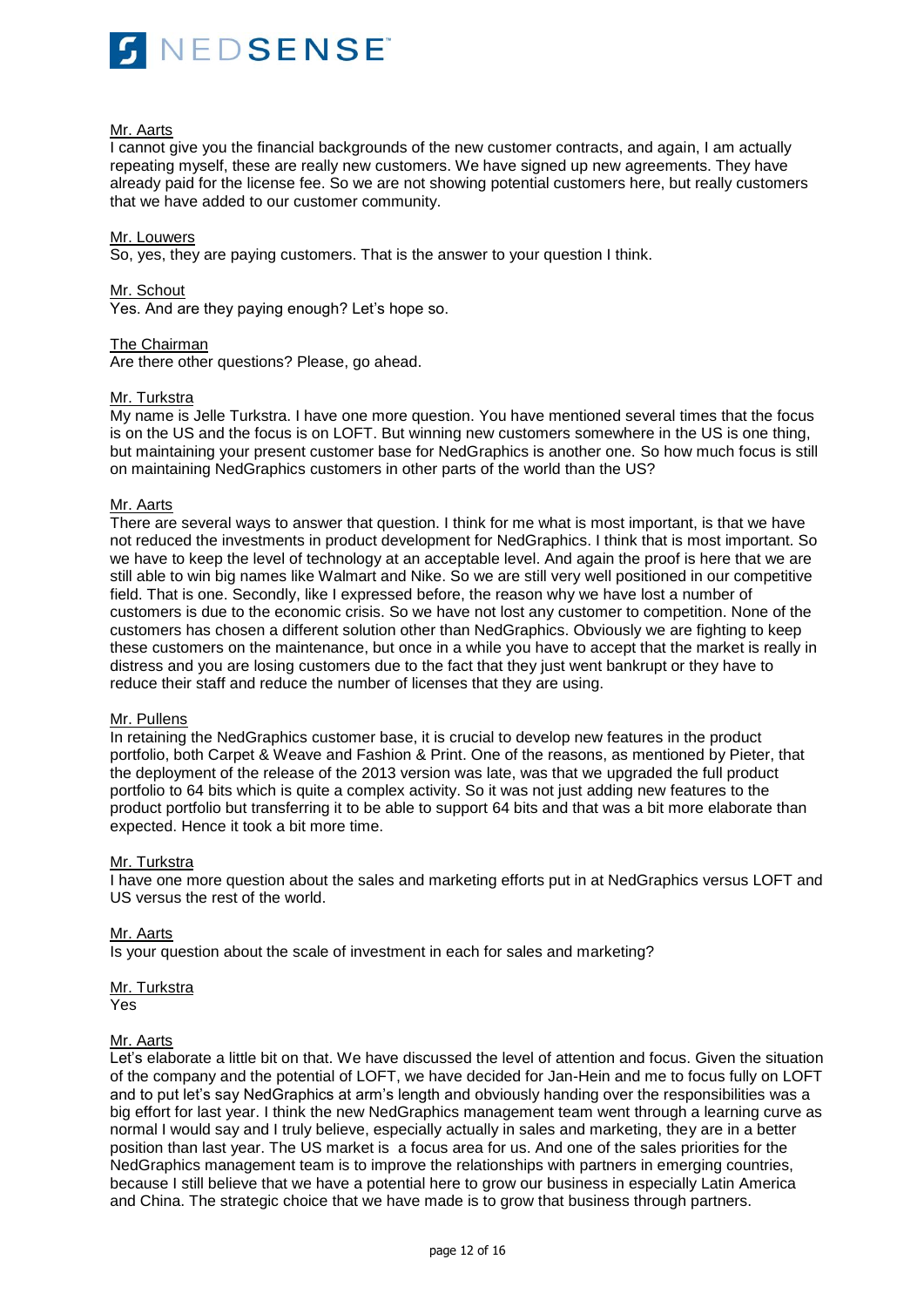

The Chairman Go ahead.

### Mr. Diaz

Martin Diaz. I have got one more question on the cash position. The focus is on strategic growth, but what if the growth isn't reached. The Annual Report speaks about contingency plans. Can you please elaborate on that?

### The Chairman

I restate what we said before. I think we talked a little earlier about strategic options of which this would be a part and we discussed the idea that all of those options were on the table, including but not limited to the listing situation. We have talked about financial transactions. The contingency plans with regards to cash flow are related to those conversations and are part of the strategic option choice.

### Mr. Diaz

When we look at cost cutting, is that still possible? We had a focus on efficiency. Some of the software development has been outsourced to Eastern Europe. Can more efficiency gains still be made?

### Mr. Pullens

In regards to product development the answer is yes. We have outsourced new feature development for the product suites as well some continuity services to these partners. There is obviously always a way to further cut the new feature developments. So the answer is yes.

Mr. Diaz How big are those costs?

### Mr. Pullens

I cannot quantify that now.

## The Chairman

Are there any other questions? If not, I like to move that we formally adopt the financial statements that we just proposed to a shareholder vote. I will just quickly outline how the voting occurs. Probably we have been doing this every year, but put simply I will offer the opportunity for any shareholders who would like to vote against the proposed adoption. Then I will offer the opportunity for shareholders who would like to refrain from voting and then anyone who does not raise their hand for either of those options will be presumed to be voting in assent. Does that make sense? Are there any shareholders who would like to vote against the formal adoption of the previously discussed financial statements? I see none. Are there any shareholders who would like to refrain from voting? I see none. Thank you. Then all shareholders are voting for.

Next we would like to discuss the notes on the reservation and dividend policy. Pieter, could you give a quick discussion of that.

#### Mr. Aarts

I will do that just briefly. The proposal to the meeting of shareholders is to add a net loss of one point seven million Euros (€ 1,700,000) to the accumulated loss of the company and that is about it.

# The Chairman

So I would like to formally suggest that we adopt that allocation of profits as discussed by Peter. Are there any shareholders who would like to vote against this adoption?

#### Mr. Schout

I am not against but is the dividend in discussion now?

The Chairman

Yes.

# Mr. Schout

Confidence is the magic word. The company stays or disappears by whether or not having confidence of the investment world. Why do I say this with respect to the point of dividend? There is not much confidence in NedSense. We have to be honest with respect to this point, as we see confidence reflected in the share price. The share price of thirty-nine cents ( $\epsilon$  0.39) that I saw this morning, is not really high.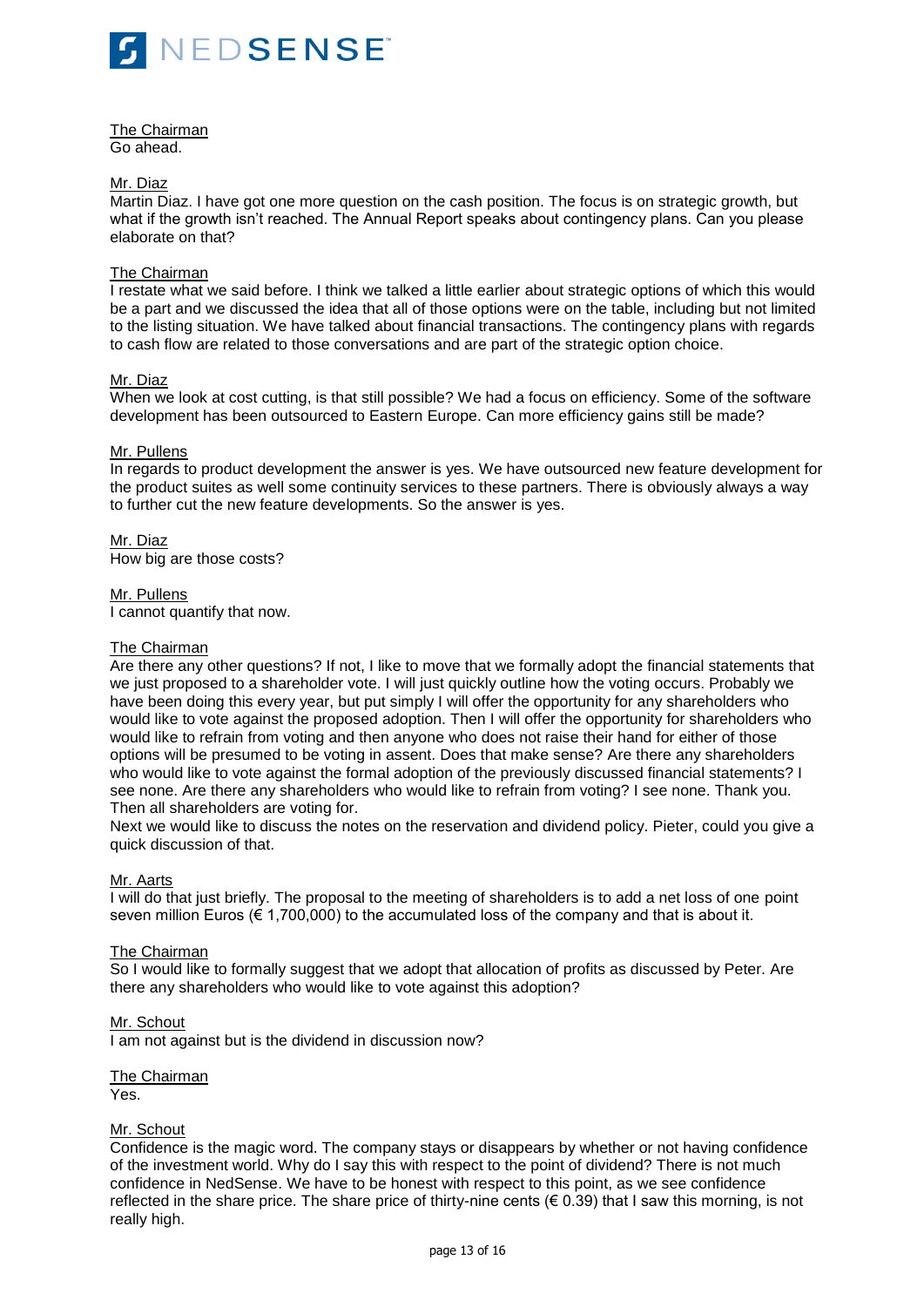

If I see that the share price was many times higher, let's say ten years ago, and I compare it with the situation now, then we have to admit that hardly anything has been left of the confidence of the investment world. How can we earn confidence or, if we have lost confidence, how to gain it again?

I think that shareholders or investors on average, potential shareholders, should receive some sort of payment against the investments that they made. Financial possibilities are not available. So I would suggest to pay the sitting shareholders with shares, so stock dividend. There are some opportunities to obtain shares for NedSense. Firstly, you could pay money and you could obtain shares from the free float for example or from some other source. We know the possibilities. Another possibility is that there will be an issuance of shares, simply add shares to the quantity of shares that the company has standing out. It is all up to you, but there should be a sort of payment in the direction of shareholders. That must be clear. If this is not being affected, confidence can never be restored. This is impossible. Or you should reach it with abnormal results, but in the course of time we didn't see anything of the kind. So could you please bring this point in discussion or give some reflection to what I just informed you about?

### The Chairman

So the focus of the Supervisory Board and the Executive Board is on the increasing of shareholder value over time. Your suggestions, by my understanding, are ways for us to think about that that are not necessarily dividend payments or other things, which would be hindered by the company's performance. I think what I can say is that your suggestion is taken under advisement. However I cannot commit to anything like that now. What I can say is that we will continue to focus on improving the results to increase shareholder value directly as opposed to doing so through financial means. But as I mentioned before all options are on the table to provide value to our shareholders. But our operating focus is on the improvement of our results to provide direct value to the shareholders.

### Mr. Schout

Yes, but as I just said, up to now we didn't see much of the kind and actually nothing of the kind. So, I just strongly press the point that in my vision the sitting shareholders should receive stock dividend and in whatever way you obtain the shares is up to you of course. Just see what the financing possibilities are. They are not there at the time, but then the issuance of new shares in order to pay shareholders I think would be very wise to take this into consideration. In Holland companies often say 'we nemen het mee.' Translated this means we take it with us. From where they take it is clear, but I think they mostly take it to Timbuktu or somewhere in the desert and what I would like to see are satisfied shareholders. And financial input that shareholders realized should be followed by financial output. Input without output. An ICT-company like NedSense and NedGraphics understands what I say. Everybody of course, even those that are not interested in ICT at all, would understand that there should be an output and I just see one real possibility and that is, once again for the third time now, pay shares to the shareholders and not only the sitting shareholders but also the potential shareholders will get interested in the company and confidence, and once again this is the magic word, must be restored. It should have been restored long ago already. But make it a real point for discussion. It is not only for discussion, but I am really interested to see and to hear what you are going to do with my suggestion.

#### The Chairman

So as I said, I think all I can say is that we all take it under advisement. I share your interest in both increasing shareholder value and confidence and I absolutely share interest in improving company performance. The specifics of your proposal I won't comment on right now, but it is understood. Thank you. So what I would like to do then, is for the formal adoption of as I mentioned before the allocation of profits discussed. Are there any shareholders who would like to vote against that allocation? Are there any shareholders who would like to refrain? Then all shareholders are voting for. The next agenda item is the discharge of the members of the Board of Directors. This is again a decision for the shareholders. It is possible to have a discussion. Are there any shareholders who have a question or need to discuss anything? Are there any shareholders who would like to vote against the discharge and continuance of the Board of Directors? Are there any shareholders who would like to refrain? Then all shareholders are voting for.

# Mr. Diaz

The company is in a very tight position and before I can vote in favor of discharge I would like to see results. So now I will refrain from voting and also for the next agenda point of discharging the Supervisory Board.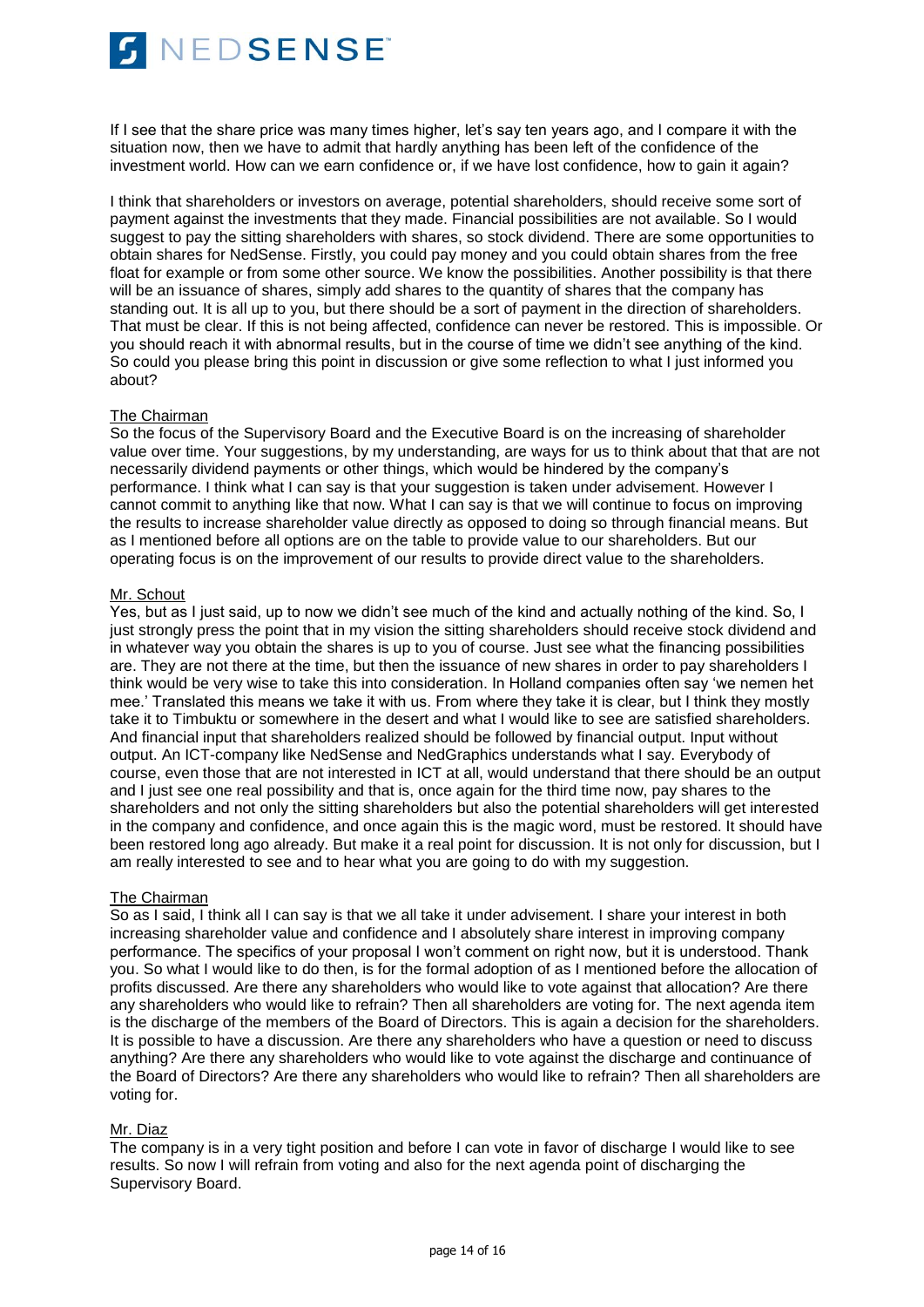

# The Chairman

That refrain is taken for both votes. The majority of the shareholders are voting for. I will again go through the formal process for the Supervisory Board. Are there any shareholders who would like to vote against the discharge of the Supervisory Board? Are there any shareholders who would like to refrain from voting?

#### Mr. Schout

I also refrain from voting. It is not that I dislike you in any way.

### The Chairman

That is understood. The majority of the shareholders are voting for.

### Mr. Schout

It is not a matter of that. Just the results count. That is what the Board has to take care of. It is also something that I have to press.

### The Chairman

I fully understand that and I appreciate your statement and I understand the concern about results. Your abstention is noted and the reasons for it have been noted. Thank you.

Mr. Aarts Is that for both Boards, Mr. Schout?

Mr. Schout

Yes.

## **5. Proposal to appoint the auditor**

### The Chairman

Okay, thank you. Lastly is the proposal to appoint the auditor, KPMG, which we had historically been happy with, their absence today notwithstanding. They will be receiving a call from me to discuss this, but we would still like to propose the continuance of this. Are there any shareholders who would like to vote against that? There is one.

Mr. Diaz

I think it is ridiculous. The accountant is not here. I think it is a sign of disrespect to the shareholders. He really should be here. I have one question. When did you last speak with the auditor?

# Mr. Aarts

The last time we spoke with the auditor was the night before we published our Annual Report.

Mr. Diaz And was he invited to this meeting?

The Chairman Absolutely.

Mr. Aarts Absolutely.

Mr. Diaz It is very strange that he isn't here.

#### The Chairman

It is very strange. Maybe in addition to the introduction, it will be the last year's appointment for KPMG. So we have mixed feelings here. So there is one vote against. Are there any shareholders who would like to refrain from voting? Thank you, the majority of the shareholders are voting for.